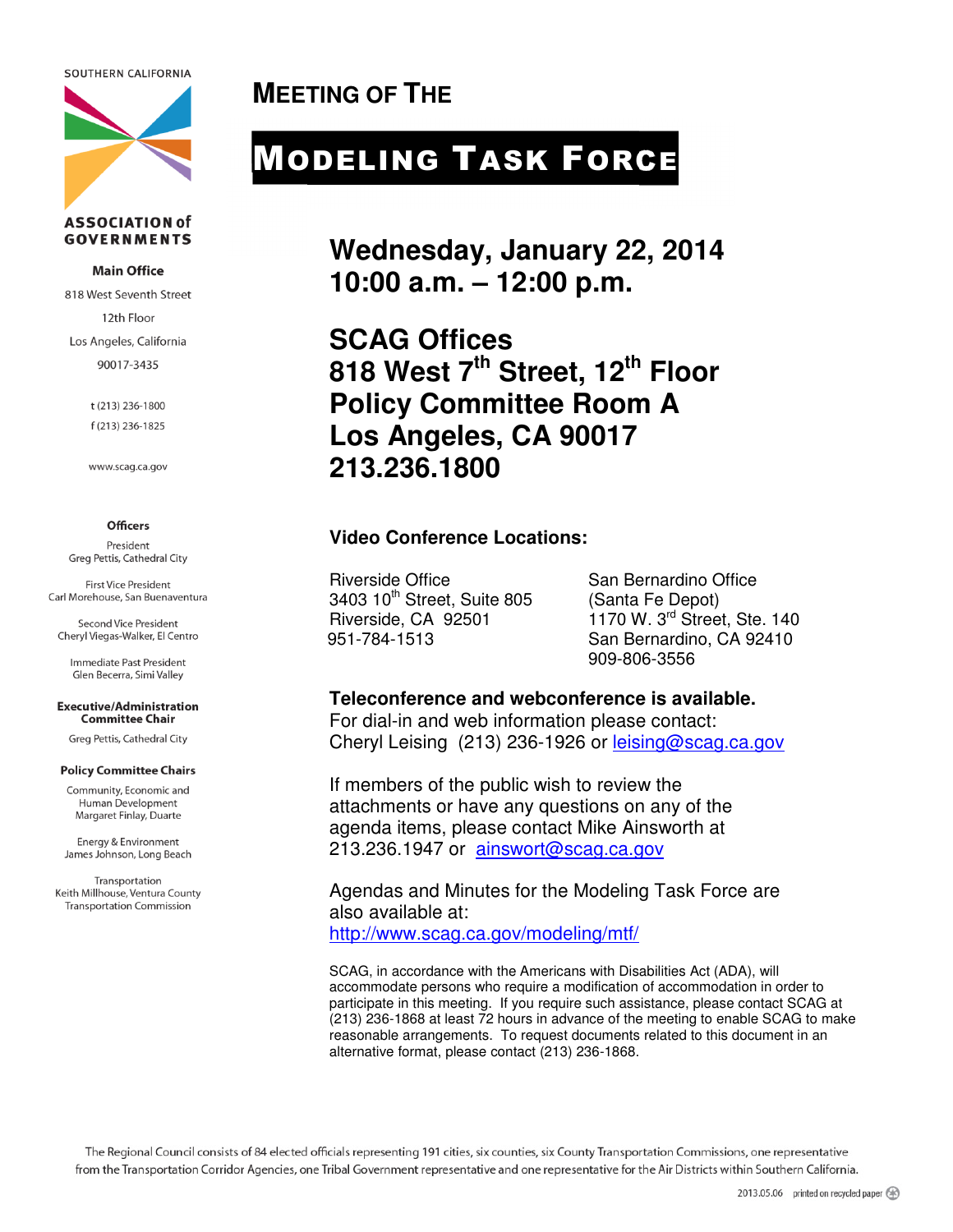"Any item listed on the agenda (action or information) may be acted upon at the discretion of the Committee".

#### 1.0 CALL TO ORDER AND INTRODUCTIONS Tim Byrne,

Chairperson

#### **2.0 PUBLIC COMMENT PERIOD**

 **Members of the public desiring to speak on an agenda item or items not on the agenda, but within the purview of this Task Force, must fill out and present a speaker's card to the Assistant prior to speaking. A speaker's card must be turned in before the meeting is called to order. Comments will be limited to three minutes. The Chair may limit the total time for comments to twenty (20) minutes.** 

## **3.0 CONSENT CALENDAR**

#### **3.1 Approval Items**

3.1.1 Minutes of September 25, 2013 **Attachment** 

#### **4.0 ACTION ITEM**

#### **4.1 Modeling Task Force Chairperson**

The Chair of the Modeling Task Force rotates annually between the modeling leads of the County Transportation Commissions and Caltrans. SCAG staff asks the Committee to affirm the appointment of Robert Farley, Los Angeles Metro, as the new Modeling Task Force Chair for Year 2014. The Modeling Task Force extends its appreciation to Tim Byrne, San Bernardino Associated Governments, for his service as Chair over the past year.

# **5.0 INFORMATION ITEMS**

#### **5.1 Updates on Subregional Modeling Programs Group Discussion,**

 Discussion by MTF members – an opportunity for agencies to share the status of their current modeling projects and upcoming modeling priorities.

 **10 minutes**